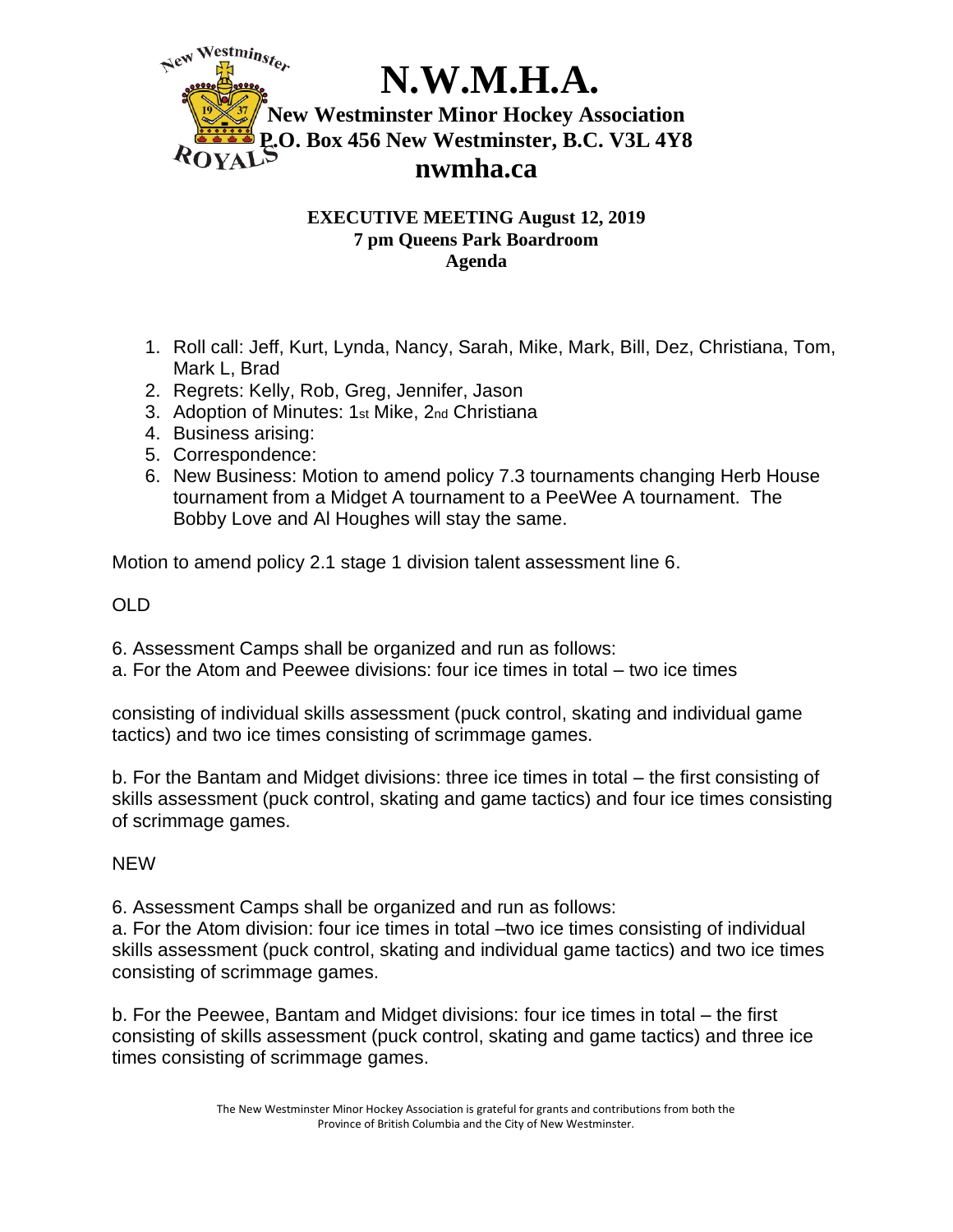

7. Reports:

# **7.1 President (Jeff):**

# **7.2 1st Vice President (Tom):**

## VP1 Report,

 I have had some contact with a few new sponsors for this year, and have just started sending out letters for sponsorship for the 2019/2020 season this week. All letters should be out to past sponsors in the next week. Also working on changing the old banner that hangs at the north end of Moody Park Arena with a new up to date banner that has the proper Royals Logo on it.

# **7.3 2nd Vice President (Desiree):**

# **Tournament Coordinator Report – August 2019**

#### **Upcoming Tournament Dates for the 2019-2020 Season**

- Herb House Memorial Tournament: Dec 27-30th 2019
- Bobby Love and AI Hughes Memorial Tournaments: Mar 14-17th 2020

**Major Change to the Herb House Tournament this season; the A division will be for Peewee A not Midget A**. The House Family was consulted as was Ron Booth before this decision was made. There has been a decline in the number of Midget A teams overall in the lower mainland and we have seen a steady decline in interest to this division in our tournament to the point of having to cancel this division last season. There is also a very large Midget A tournament that takes place in Richmond at the same time. After looking at the number of teams in various age groups and local tournaments offered I concluded that it was best to change the A division from Midget to Peewee. This will not change the format or scheduling of the tournament as we will keep all the game lengths the same. It may be easier to get qualified referees for this age group as well.

Tournament Sanctions have been approved by BC Hockey

- Herb House Memorial Sanction # 2019-2020-8881
- Al Hughes Memorial Sanction # 2019-2020-8882
- Bobby Love Memorial Sanction # 2019-2020-8882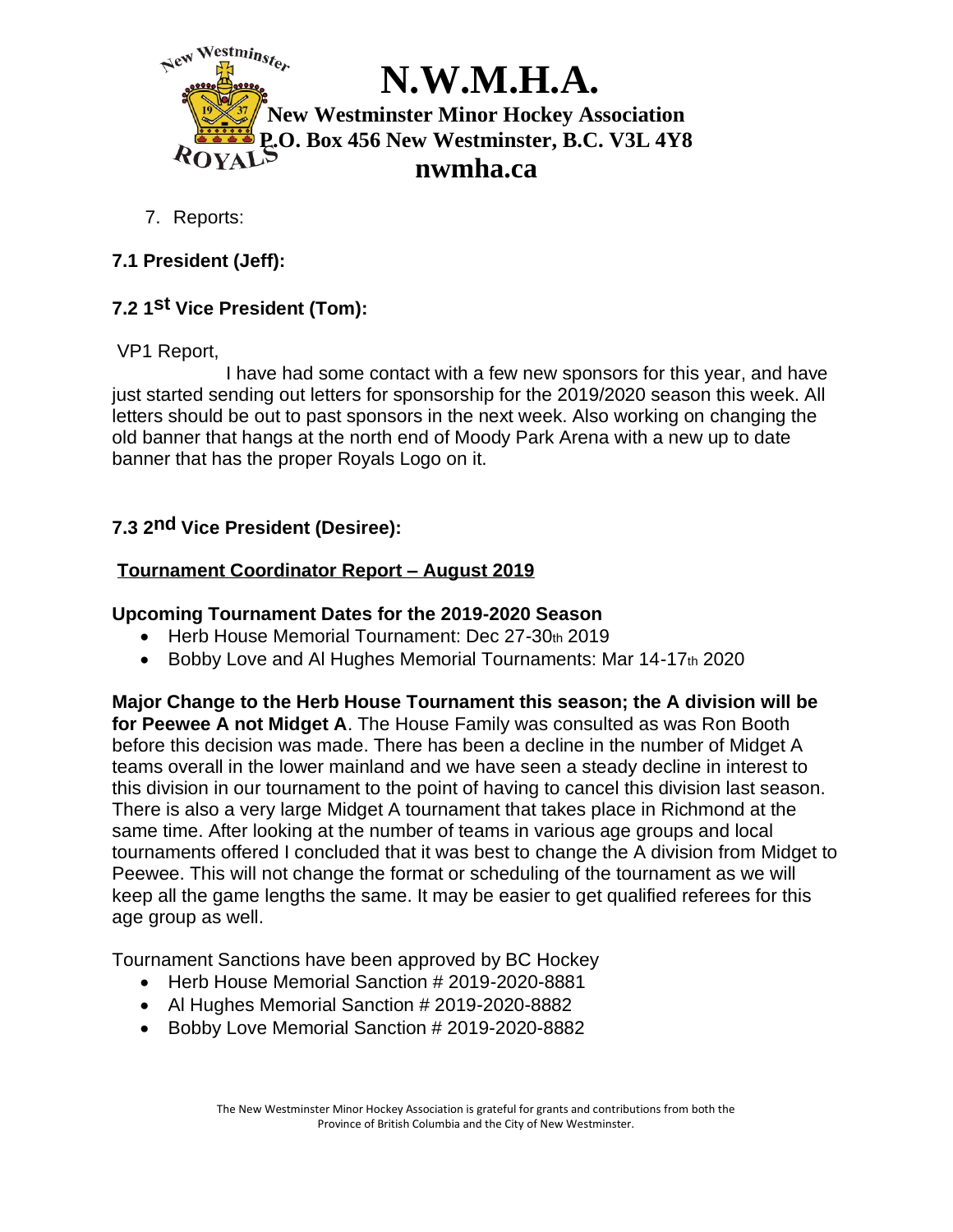

Tournament Webpages have been updated and Tournament posters have been created and posted on the webpage.

Jeff has sent an email with the tournament posters to the presidents of the 5 West Coast State Hockey Associations.

I am reviewing the applications for the tournaments before I have Daryl add the live links to the web pages. Once I have the applications live I will be contacting past teams and other contacts to invite them to our tournaments.

I have already had an Abbotsford team express that they are definitely in for the Bobby Love Tournament in March.

# **7.4 3rd Vice President (Mark):** Nothing to report

# **7.5 Treasurer (Kurt):** See attached

## **7.6 Secretary (Mark):** Nothing to report

# **7.7 Coach Coordinator (Mike):**

#### June/July Coach Coordinator report

A request for coach volunteers went out in May for the 2019/20 season. There continues to be coaches that contact me for opportunities to coach with NWMHA. I will be speaking to each Div. manager once the tryouts are completed as to who they would like to have head coach each house team. There were 63 coaches that showed interest. Of the 63 there were only 7 coaches that applied for Rep level.

Rep level coaches were selected in July:

- Midget Larry Ling
- Bantam Mike Gallant
- PeeWee Jeff Nottingham
- Atom Nigel Creightney
- (Juvenile "C"– Dwight Noda)

Rep level tryouts begin September 3rd, 2019. This year's format will have only 1 skills evaluation and 3 games for PW to Midget. Atom will have 2 skills evaluation and 2 games. There are current discussions on head coaches running the skills themselves on ice.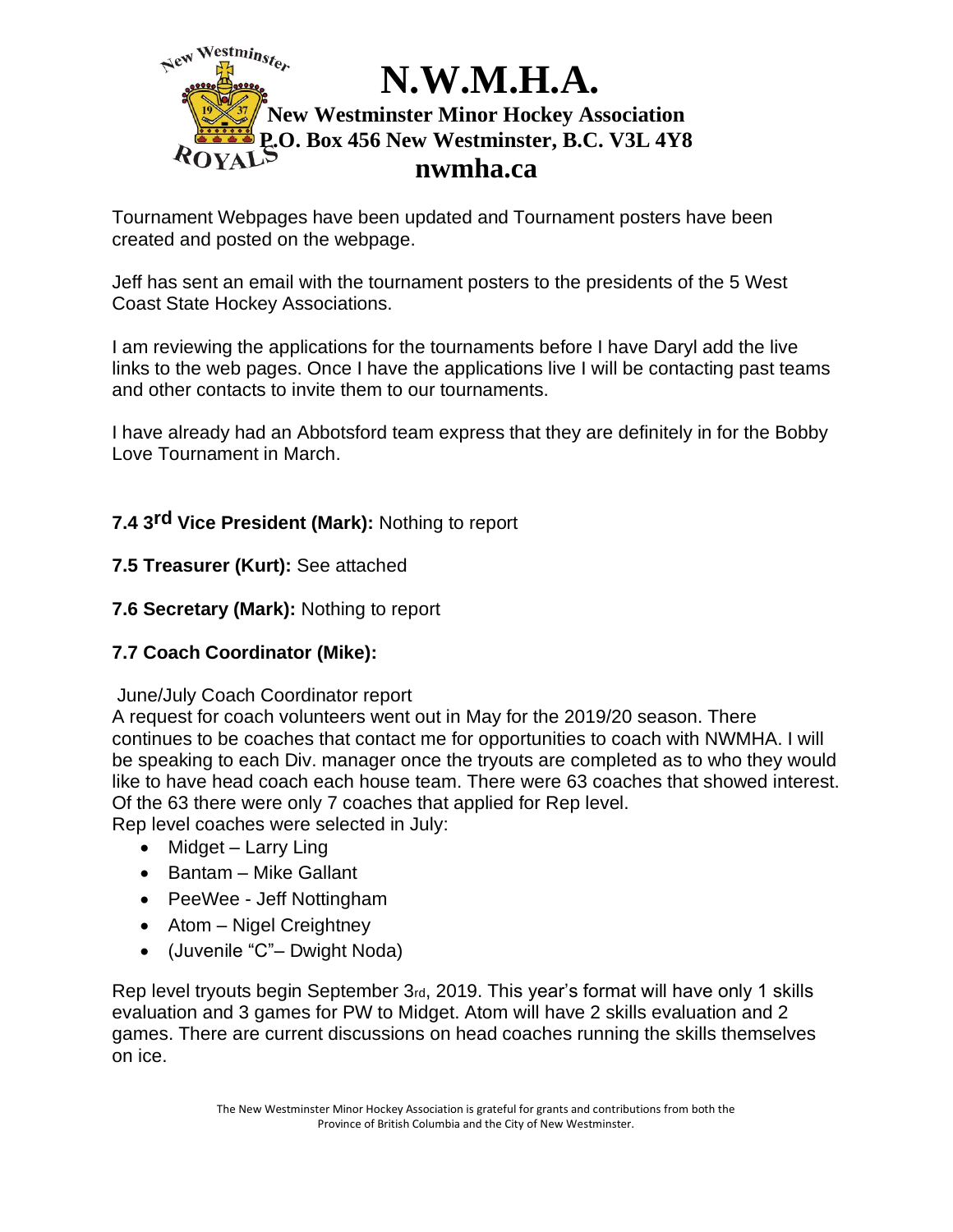

I had a meeting with Ron Viet for the goalie clinics to be held during the season. We discussed ways to get more involvement by the Bantam and Midget players. This season we will make the following changes for Saturdays 8:30am-9:30am QPA:

- Mandatory attendance by **all** Rep goalies (Unless they are away on tournaments or games)
- Ice times split up:
	- $\circ$  Rep goalies 8:30am-9:30am
	- o Bantam/Midget/PeeWee/Atom (8:45:9:30am)
	- o All others (9am to 9:30am)

A coach volunteer list was sent in early Aug to each coach to assist in helping the warm up skates on Aug 17-28. We are still looking to fill a couple of Initiation and Midget sessions.

We have 5 non-parent coaches this season and all of them will be Assistant only. I inquired about fuel millage reimbursements discussions with Kurt B. and Jeff N. and it was agreed to.

RPM clinics year schedule has been finalized and agreed. Start Date first week of October and last ice time 3rd Saturday in December. All Ice is at Queens Park Arena (Note Power Skating and Skill Development Ice will be an hour session in November and December):

- Wednesdays -Power Skating and Skill Development Ice time 3:45pm to 5:45pm 2 Hours
	- o Novice Major and Atom. 3:45 to 4:25pm. 40 Minutes for October
	- o Peewee and Above 4:25 to 5:05pm 40 Minutes for October
	- o Hitting Clinic Bantam and Midget Carded players 5:05 to 5:45pm (Note this will be 4 Wednesdays Only. If session is low on number will be open to all Bantam and Midget players, Plus Peewee Rep 2ndyear players. This will be available for all coaches to attend as well.)
- Friday **-** Power Skating 3:45pm to 4:45pm
	- o Tyke to Novice Minor and anyone new to Hockey,
- Saturday Forward and Defence Clinic. Split Biweekly. 8:30am to 9:30am  $\circ$  open to all Atom to Bantam kids

# **7.8 Ice Allocator (Lynda):** Nothing to report

# **7.9 Equipment Manager (Jason):**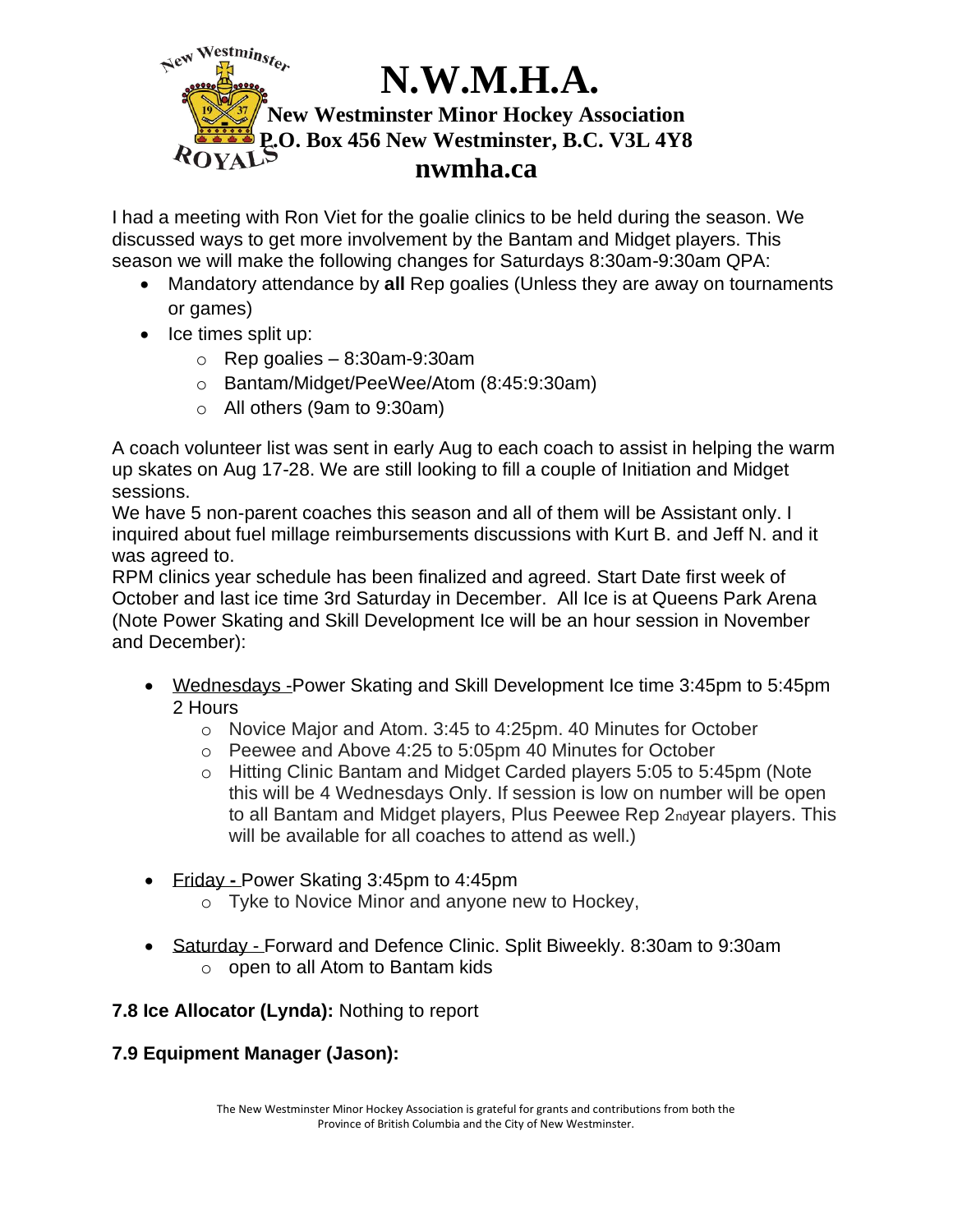

After discussing with Kurt and Jeff a few weeks ago I was able to purchase a variety of goalie equipment h1 - peewee with some great savings from the hockey shop and stay with-in budget. We should see many years out of these pieces. Such items include 2 sets of pads a variety of sticks, blockers and catchers, and a handful of tape, a few helmet repair kits and neck guards misc. pad repair kits.

# **7.10 Registrar (Janet):** Nothing to report

**7.11 Referee-in-Chief (Bill):** Nothing to report

## **7.12 Referee Allocator (Kelly):**

## **REFEREE ALLOCATOR REPORT**

The application for a referee clinic has been put in and we are just waiting to hear back from BC Hockey to hear which day they are going to host it for us. The dates I provided are:

September 29th October 6th October 13th

Again, we are looking at hosting a clinic for both New Referees and a few Second year returning officials.

There are 9 individuals that have shown an interest in becoming officials at this point. I have sent out an email to all the new officials to let them know that they need to complete the online component of the referee clinic in order to participate and become an official.

I have posted all the tryout games on Assignr and will fill them as they become requested. It is difficult at this time because most of our officials are involved in the tryout process.

Just a reminder to all Division Managers that the Referee Allowances have gone up this season. Please see below.

#### **Referee/Linesman Referee/Linesman**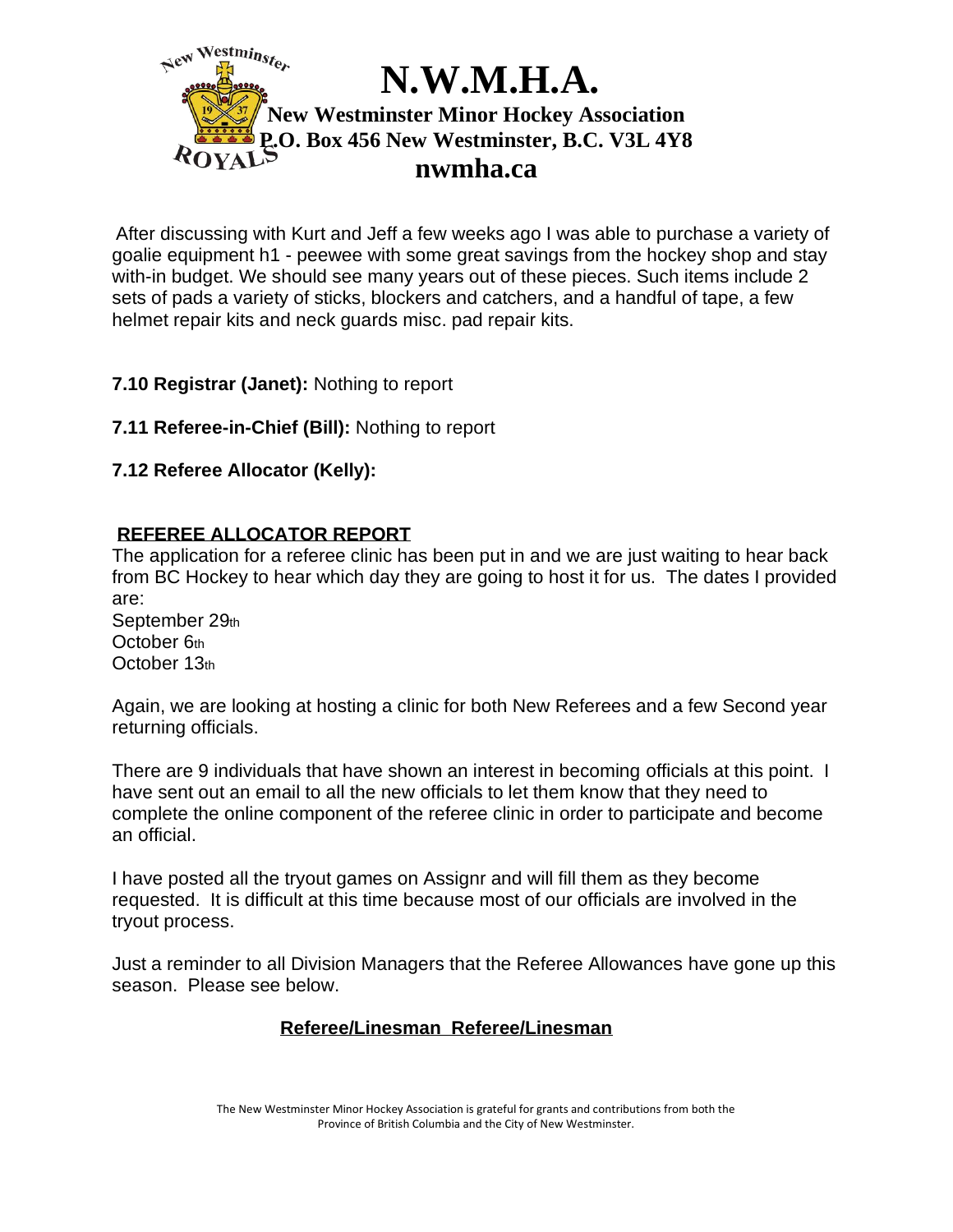

# **N.W.M.H.A.**

**New Westminster Minor Hockey Association P.O. Box 456 New Westminster, B.C. V3L 4Y8 nwmha.ca**

| <b>Division</b> | <b>Expense Allowances</b><br><b>3-Person System</b> | <b>Expense Allowances</b><br>2-Person System |
|-----------------|-----------------------------------------------------|----------------------------------------------|
|                 |                                                     |                                              |
| Atom            | \$25.00/\$18.00/\$18.00                             | \$25.00/\$25.00                              |
| Peewee          | \$32.00/\$20.00/\$20.00                             | \$32.00/\$32.00                              |
| <b>Bantam</b>   | \$42.00/\$30.00/\$30.00                             | \$42.00/\$42.00                              |
| Midget          | 48.00/\$33.00/\$33.00                               | \$48.00/\$48.00                              |
| Juvenile        | \$55.00/\$37.00/\$37.00                             | \$55.00/\$55.00                              |

## **Division Managers:**

- **1. Tyke (Brad):** Nothing to report
- **2. Novice (Sarah):** Nothing to report

# **3. Atom (Christiana):**

August 2019 Atom Report

**Coaches** 

13 possible Coaches total 9 possible for Rep 3 for sure for Head coach, 4 maybes (dependent of their kids making Rep or not) We have a head coach for the A1 team Nigel Creightney

Players A couple kids have let me know they won't be returning this year.

66 total registers 32 players trying out for Rep, 2 goalies trying out for Rep 2 goalies registered for House Goalie

1 manager and 2 safety people have shown interest, but I have not formally asked for mangers or safety yet.